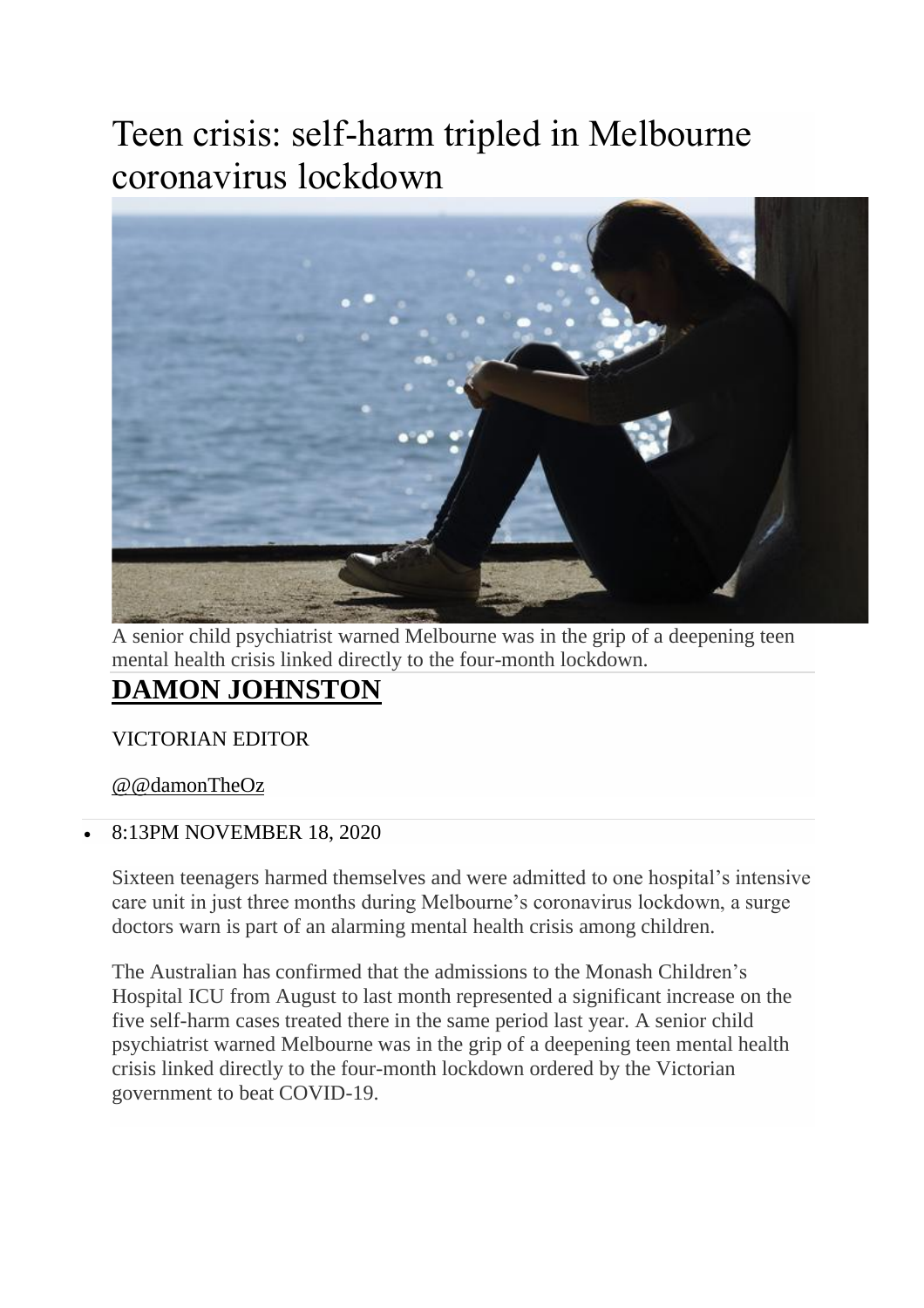"Lockdown was an extremely traumatic and sustained experience for young people," said the mental health expert, who asked not to be named. "It was also well outside the range of normal stresses and troubles of life.

"We all know you are going to have to deal with heartbreak, or death, or illness in yourself or family … but a lot of the young people I talk to, they are disproportionately far more fearful of the virus itself than I think is warranted from a data point of view.

"Amplifying that were the stresses and restrictions of isolation and lockdown, of being away from your friends and being trapped in a family … even if that's a perfectly good family."

According to data released by Monash, eight teens were treated in the ICU after self-harming this August, compared with four in the same month last year. In September there were four cases (none last year) and there were four cases in October (one last year).

Associate professor Felix Oberender, director of Monash's paediatric ICU, said: "It is hard to say for certain what exactly may have caused this increase in self-harm cases. Children and teenagers face lots of pressures in their life, which have been amplified during this pandemic."

More than 160,000 students in Years 8-10 missed 22 weeks of school this year, instead doing remote learning as the government imposed one of the toughest lockdowns in the world to defeat the coronavirus's second wave.

Some doctors believe the Monash data is compelling evidence teenagers were hardest hit by Melbourne's lockdown.

A range of doctors, paediatricians and adolescent mental health experts spoken to by The Australian all pleaded with the government to avoid future lockdowns, even in the event of a third wave.

"Once the second lockdown felt it was never going to end — cases weren't trending down for quite a long time, and there was no exit strategy of any sort people's capacity to grit their teeth and hang in there reached its limits," one medical expert said.

"There is a certain inevitability about the virus coming back when we open up again and there is every chance that the lockdown policies will be right back in, given the enormous institutional support and the lack of any meaningful opposition; people grumbled but there was none of that million people politely walking out on the streets and getting back to work and saying, 'no we don't accept these conditions'."